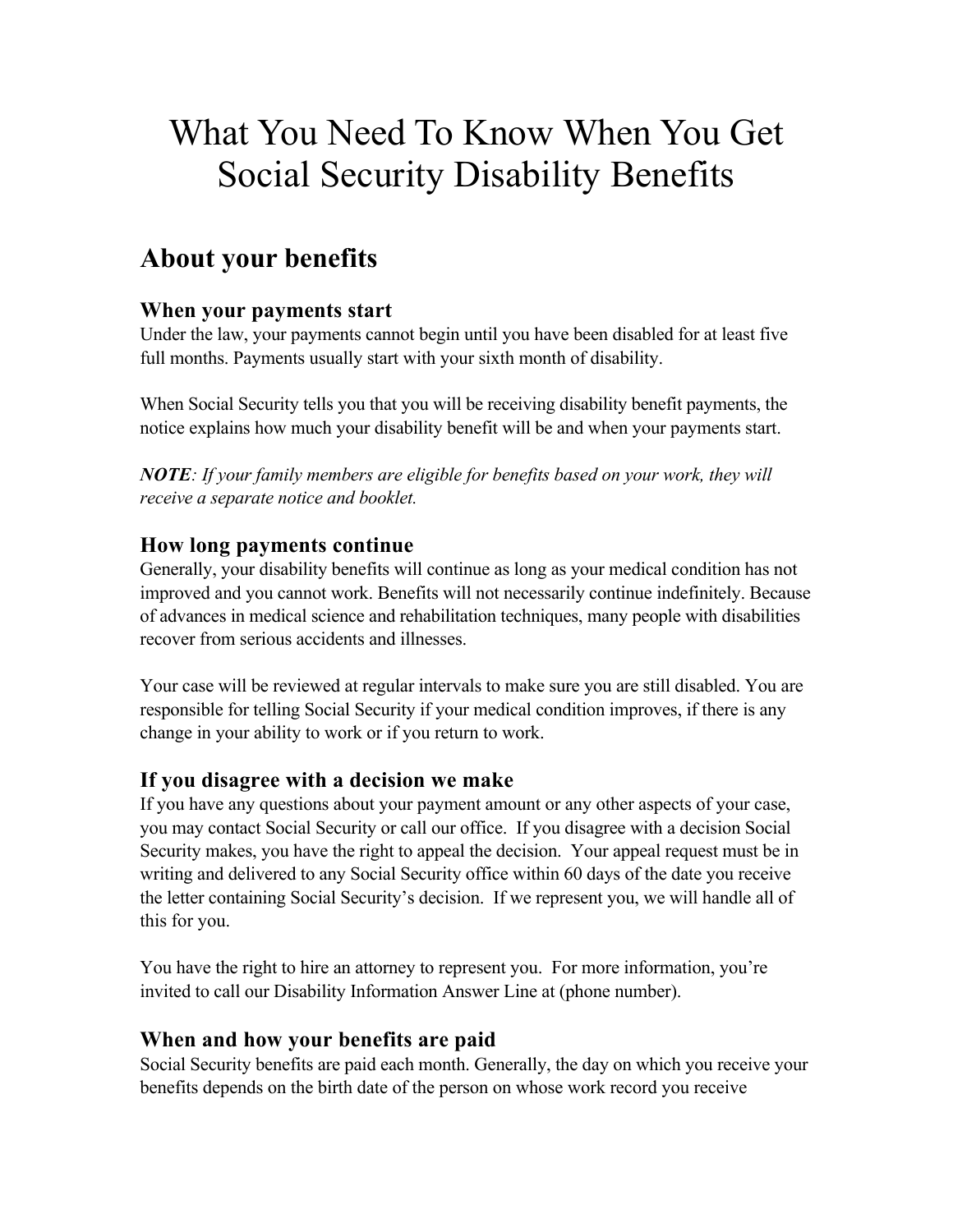benefits. For example, if you receive benefits as a retired or disabled worker, your benefit will be determined by your birth date. If you receive benefits as a spouse, your benefit payment date will be determined by your spouse's birth date.

### **Direct deposit**

If you did not sign up for direct deposit when you filed for disability benefits, you may sign up now.

Direct deposit is a simple, safe and secure way to automatically receive your benefits. Your bank or credit union will help you sign up. Or you may sign up by calling Social Security.

### **If you receive your checks by mail**

If your check is not delivered on its due date, Social Security requests that you wait three workdays before reporting the missing check. The most common reason checks are late is because a change of address was not reported.

If your check is ever lost or stolen, contact Social Security immediately. Your check can be replaced.

To be safe, you should deposit your check as soon as you receive it. You should not sign your check until you are at your bank. If you sign the check ahead of time and lose it, the person who finds it could cash it.

### **Returning benefits not due**

If you receive a check that you know is not due, take it to any Social Security office or return it to the U.S. Treasury Department at the address on the check envelope. You should write VOID on the front of the check and enclose a note telling why you are sending back the check. If you have direct deposit and receive a payment you should not have received, call or visit your Social Security office. Note: If you knowingly accept payments that are not due you, you may face criminal charges.

### **Paying taxes on your benefits**

Some people who receive Social Security have to pay taxes on their benefits. You will be affected only if you have substantial income in addition to your Social Security benefits, as follows:

 If you file a federal tax return as an "individual" and your income is more than \$25,000, you have to pay taxes on your benefits.

 If you file a joint return, you may have to pay taxes if you and your spouse have a combined income that is more than \$32,000.

If you are married and file a separate return, you may have to pay taxes on your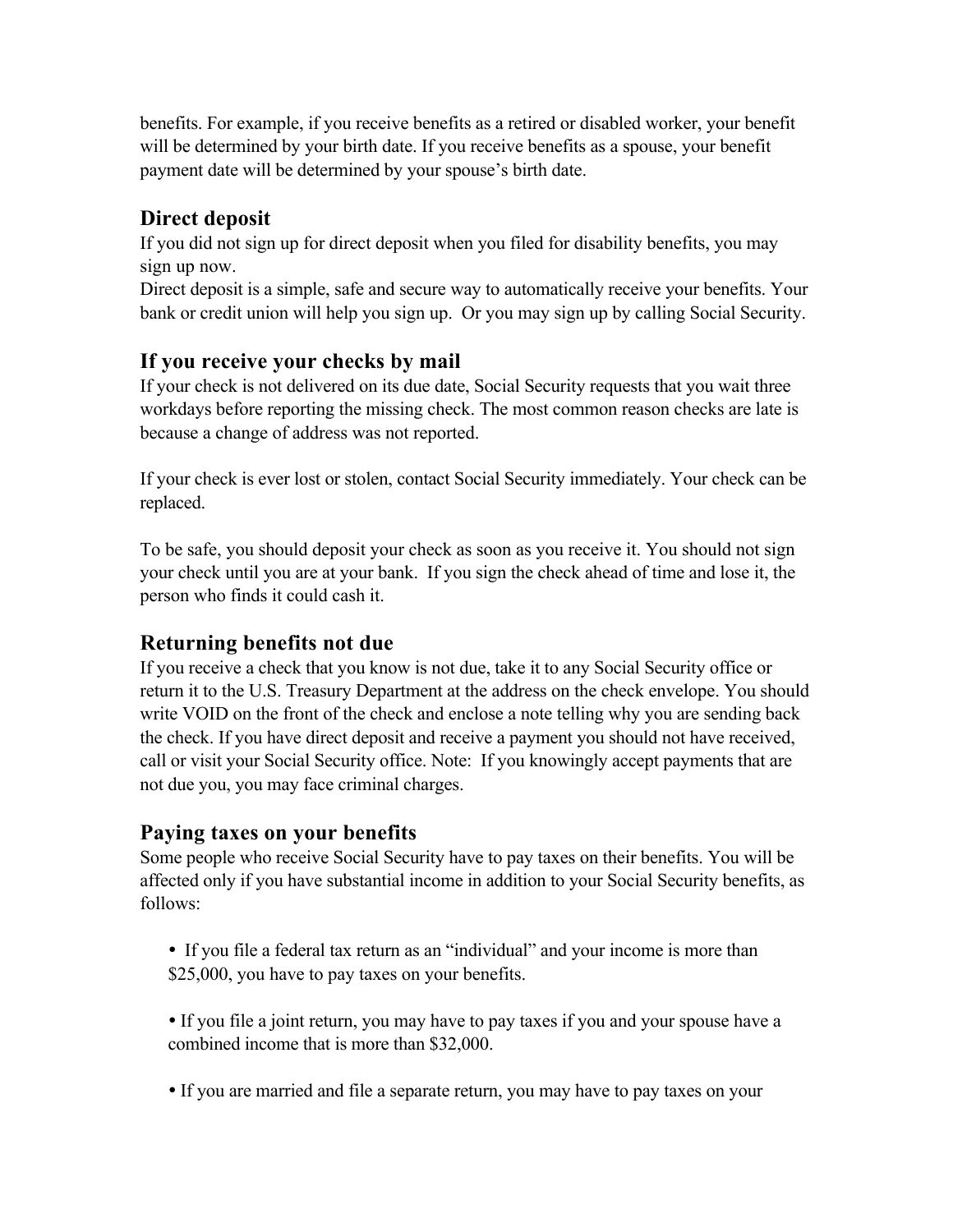benefits.

### **How Social Security will contact you**

In most cases, if Social Security needs to reach you, they will send a letter through the mail or call you on the phone. Occasionally, a Social Security representative may come to your home. The representative will show you identification before talking about your benefits. You should call the Social Security office to ask if someone was sent to see you before you let the representative into your home.

### **Cost-of-living adjustments**

Each January, your benefits will increase automatically if the cost of living has gone up. For example, if the cost of living has increased by 2 percent, your benefits will increase by 2 percent. If you receive your benefits by direct deposit, Social Security will notify you in advance of your new benefit amount. If you receive your benefits by check, Social Security will include a notice explaining the cost-of-living adjustment with your check.

### **When you reach full retirement age**

If you receive Social Security disability benefits, your disability benefits automatically convert to retirement benefits when you reach full retirement age. The benefit amount remains the same.

If you also receive a reduced widow(er)'s benefit, make sure you contact Social Security when you reach full retirement age so they can make any necessary adjustment in your benefits.

## **Other benefits you may be entitled to**

### **Supplemental Security Income (SSI)**

If you have limited income and resources, you may be able to get SSI. SSI is a federal program that provides monthly payments to people age 65 or older and to people who are blind or disabled. If you get SSI, you may be able to get other benefits as well, such as Medicaid and food stamps.

### **A word about Medicare**

After you receive disability benefits for 24 months, you will be eligible for Medicare. You will receive information about Medicare several months before your coverage starts. If you have permanent kidney failure requiring regular dialysis or a transplant -- or if you have amyotrophic lateral sclerosis (Lou Gehrig's disease), you may qualify for Medicare almost immediately.

### **Help for low-income Medicare beneficiaries**

If you get Medicare and have low income and few resources, your state may pay your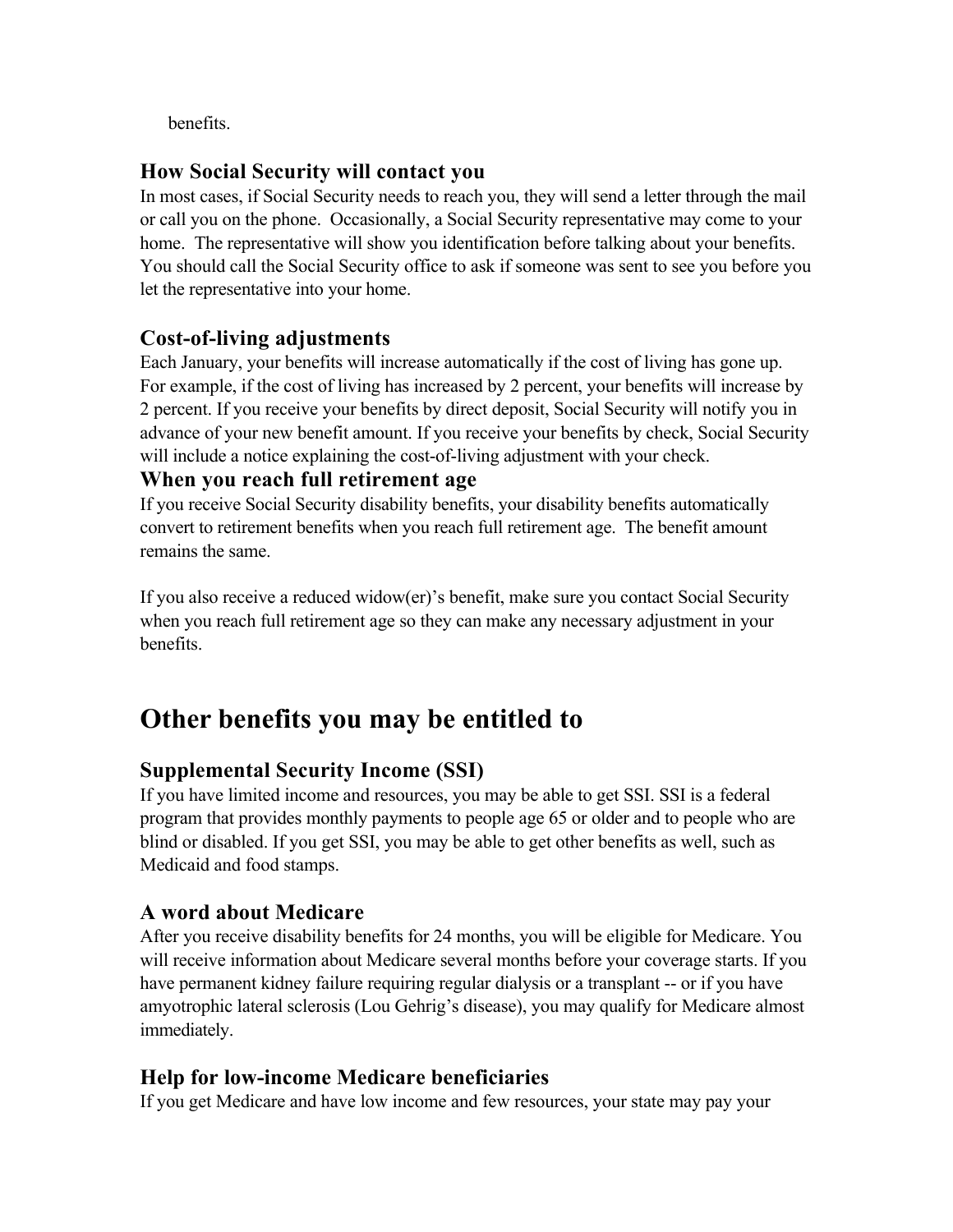Medicare premiums and, in some cases, other out-of-pocket medical expenses, such as deductibles and coinsurance. To find out if you qualify, contact your state or local welfare office or Medicaid agency.

### **Food stamps**

You can get a food stamp application and information at any Social Security office.

## **What you must report to Social Security**

You must contact Social Security immediately -- either in person, by phone or by mail - whenever a change occurs that could affect your benefits. The changes you need to report are described below. Family members receiving benefits based on your work also should report events that might affect their payments.

Information you give to another government agency may be provided to Social Security by the other agency, but you must also report the change directly to Social Security. If you purposely give false information, your benefits will be stopped for a period of time, so make sure you report any changes that could affect your benefits.

When you report a change, make sure you give Social Security your claim number. If you receive benefits based on your own work, your claim number is the same as your Social Security number, followed with the letters HA. If you receive benefits on someone else's work, your claim number will be the other person's Social Security number followed by a different letter. The award notice you received when your benefits started shows your claim number. Also, you should be prepared to give the date of the change, and, if different, the name of the person about whom the report is made.

#### **You should contact Social Security…**

#### **-- if you work while receiving disability payments**

If you get a job or become self-employed, you need to tell Social Security, no matter how little money you earn. If you are still disabled, you will be eligible for a trial work period, and you can continue receiving benefits for up to nine months. Also, tell Social Security if you have any special work expenses because of your disability (such as specialized equipment, a wheelchair or even some prescription drugs) -- or if there is any change in the amount of the expenses.

#### **-- if you receive other disability benefits**

Social Security benefits for you and your family may be reduced if you also are eligible for workers' compensation (including payments through the black lung program) or for disability benefits from certain local, state or federal government programs. You must tell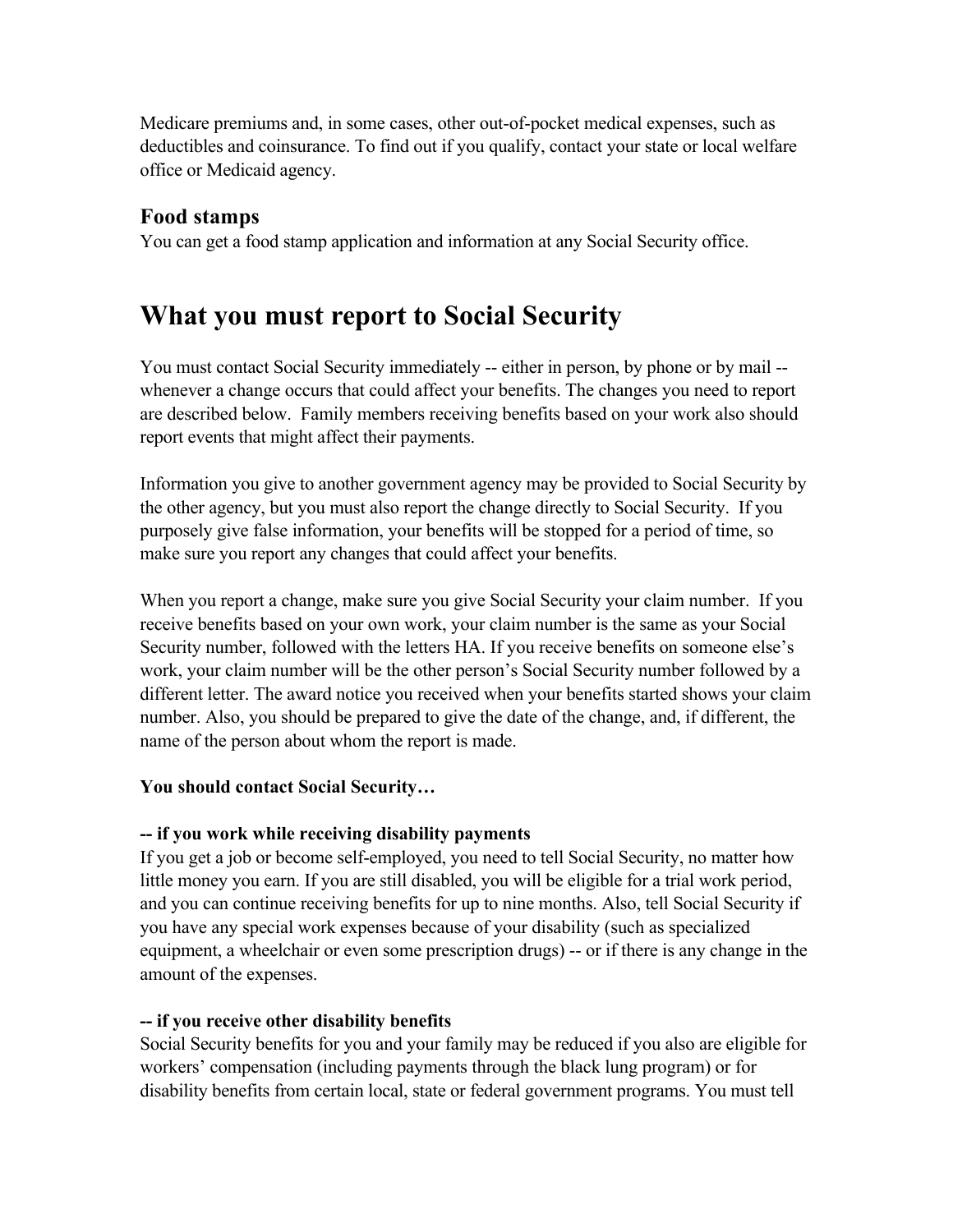Social Security

- If you apply for another type of disability benefit;
- If you receive another disability benefit or a lump-sum settlement; or
- If your benefits change or stop.

#### **-- if you are offered services under the Ticket to Work Program**

Social Security may send you a Ticket that you can use to obtain services to help you go to work or earn more money. You may take the Ticket to your state vocational rehabilitation agency or to an Employment Network of your choice. Employment Networks are private organizations that have agreed to work with Social Security to provide employment services to beneficiaries with disabilities. Your participation in the Ticket Program is voluntary and the services are provided to you at no cost.

#### **-- if you move**

When you plan to move, give Social Security your new address and phone number as soon as you know them. Also please let Social Security know the names of any family members who are getting benefits and are moving with you. Even if you receive your benefits by direct deposit, SS must have your correct address so they can send letters and other important information to you. Your benefits will be stopped if SS are unable to contact you. You can change your address at **www.socialsecurity.gov/changeaddress.html**. Also, make sure you file a change of address with your post office.

#### **-- if you change direct deposit accounts**

If you change banks or open a new account, make sure you say that you want to sign up for direct deposit. You can change your direct deposit online if you have a personal identification number and a password. Or, Social Security can change your direct deposit information over the telephone. When you call, please give Social Security your old and new bank account numbers. They will be printed on your personal checks or account statements. It takes 30-60 days to change this information. Do not close your old bank account until after you make sure your Social Security benefits are being deposited into the new account.

#### **-- if you are unable to manage your benefits**

Sometimes people are unable to manage their money. If this happens to you, contact Social Security. They can arrange to send your benefits to a relative or another person who agrees to use the money to take care of you. Social Security calls the person who manages someone else's benefits a "representative payee." You should know that a person who has a "power of attorney" for you does not automatically qualify to be your representative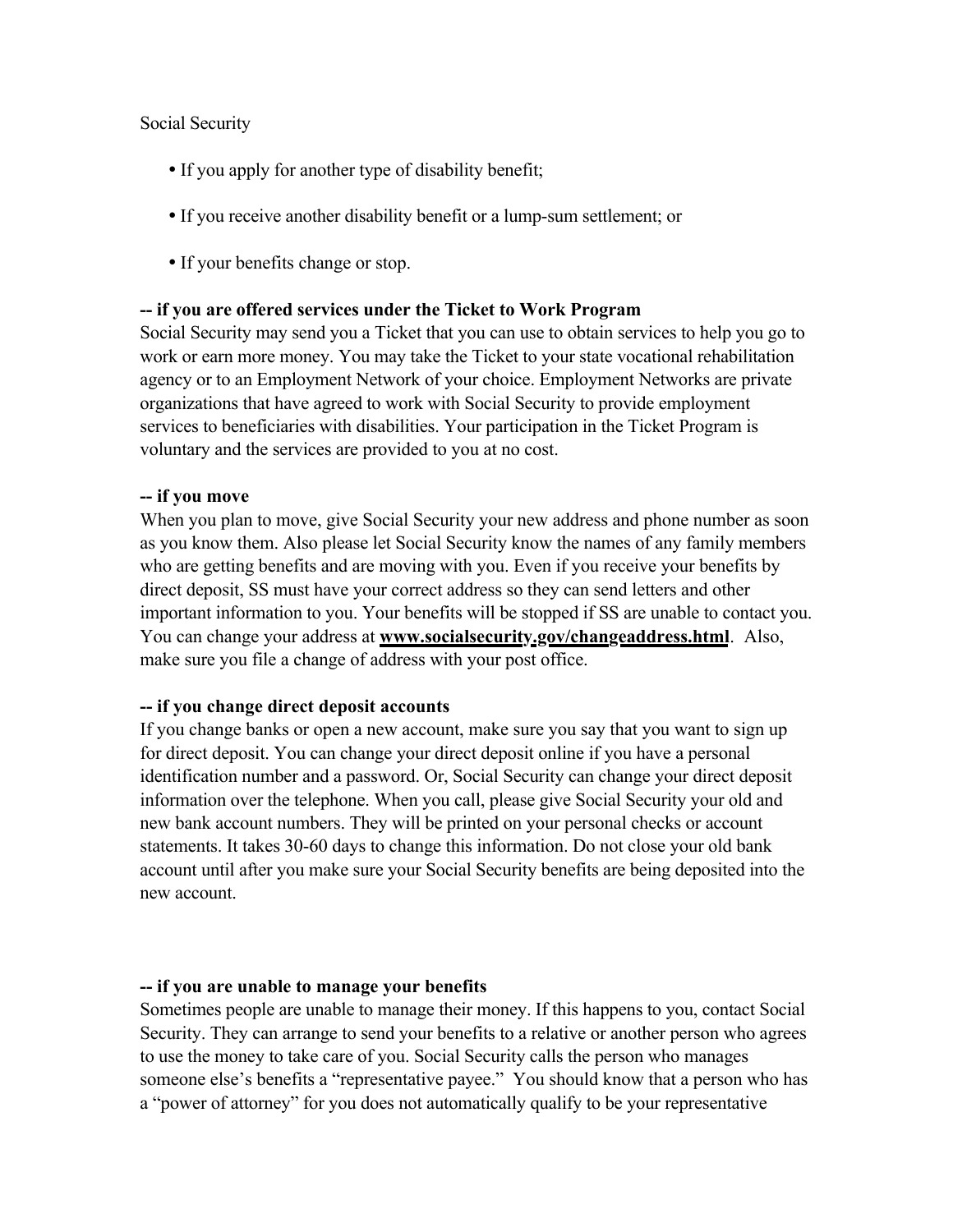payee.

#### **-- if you get a pension from work not covered by Social Security**

If you start receiving a pension from a job for which you did not pay Social Security taxes, your Social Security benefits may be reduced. This includes pensions from jobs such as the federal civil service system, some state or local pension systems, nonprofit organizations or a foreign government. Also, make sure you tell Social Security if the amount of your pension changes.

#### **-- if you get married or divorced**

If you get married or divorced, your Social Security benefits may be affected, depending on the kind of benefits you receive, as follows:

If you get your own disability benefits, then your benefits will continue.

 If you get spouse's benefits, then your benefits will continue if you get divorced and you are age 62 or over unless you were married less than 10 years.

 If you get disabled widow's or widower's benefits (including disabled divorced widow's and widower's benefits, then your benefits will continue if you remarry when you are age 50 or older.

 If you get any other kind of benefits, then, in most cases, your benefits will stop when you get married. Your benefits may be started again if your marriage ends.

#### **-- if you change your name**

If you change your name -- by marriage, divorce or court order -- you need to tell Social Security immediately. If you do not give Social Security this information, your benefits will be issued under your old name and, if you have direct deposit, your benefits may not reach your account. If you receive checks, you may not be able to cash them if your identification is different from the name on your check.

#### **-- if you care for a child who receives benefits**

If you receive benefits because you are caring for a disabled worker's child who is younger than age 16 or disabled, you should notify Social Security immediately if the child leaves your care. You must give Social Security the name and address of the person with whom the child is living.

A temporary separation may not affect your benefits if you continue to have parental control over the child, but your benefits will stop if you no longer have responsibility for the child. If the child returns to your care, Social Security can start sending your benefits to you again.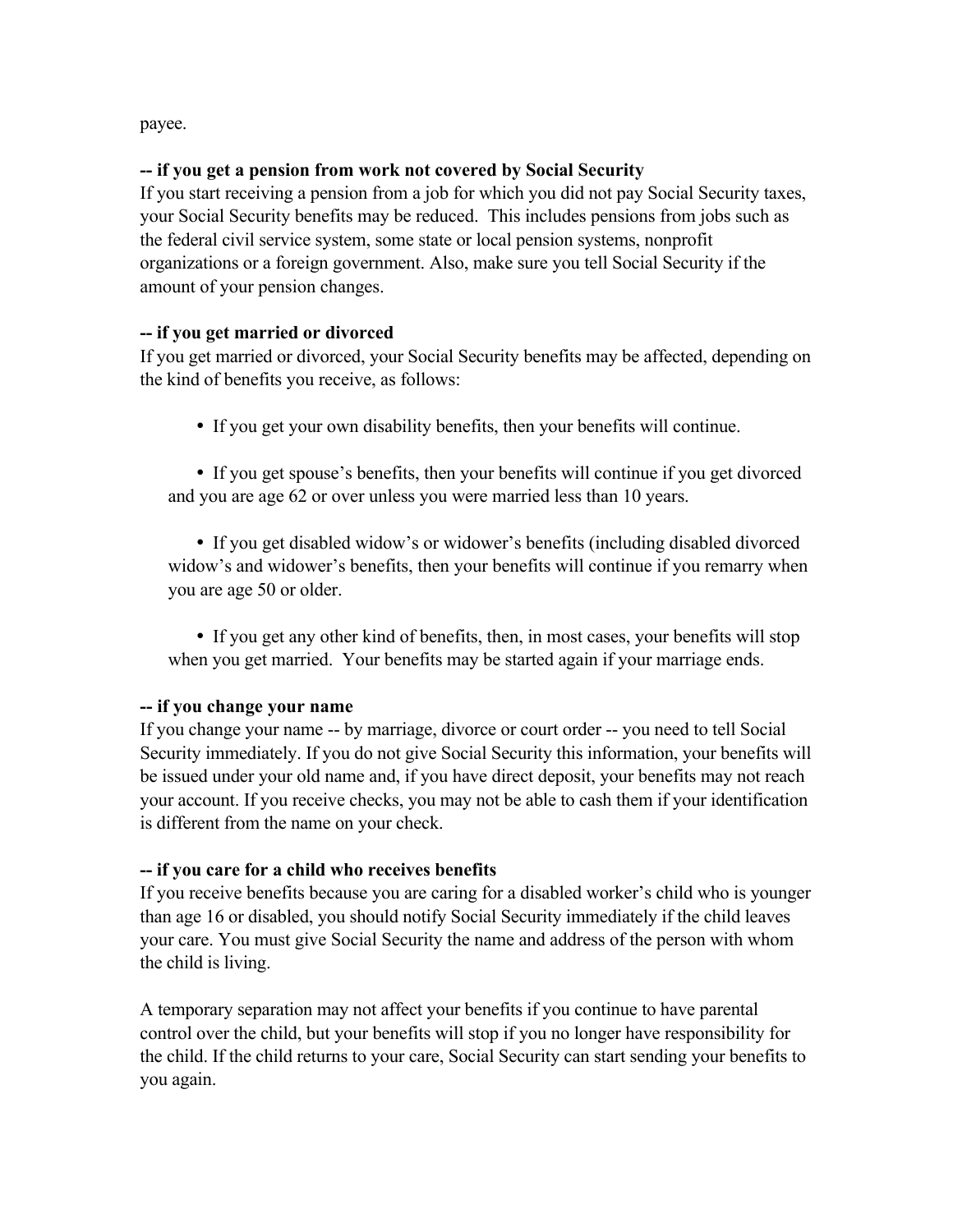Your benefits usually stop when the youngest, unmarried child in your care reaches age 16, unless the child is disabled.

#### **-- if you become a parent after entitlement**

If you become the parent of a child (including an adopted child) after you become entitled to Social Security benefits, make sure you let Social Security know so they can determine if the child qualifies for benefits.

#### **-- if a child receiving benefits is adopted**

When a child who is receiving benefits is adopted by someone else, give Social Security the child's new name, the date of the adoption decree, and the adopting parent's name and address. The adoption will not cause the child's benefits to stop.

#### **-- if you have an outstanding warrant for your arrest**

You must tell Social Security if you have an outstanding arrest warrant for:

- A crime that is a felony under the laws of the state in which you live; or
- A crime punishable by death or imprisonment for more than one year in states that do not classify crimes as felonies.

You cannot receive disability benefits for any months in which there is an outstanding arrest warrant for a crime that is a felony, or a crime that is punishable by death or imprisonment for more than one year.

#### **-- if you are convicted of a crime**

Notify Social Security right away if you are convicted of a crime. Benefits generally are not paid for the months a person is confined for a crime, but any family members who are eligible for benefits based on that person's work may continue to receive benefits.

Benefits usually are not paid to someone who commits a crime and is confined to an institution by court order and at public expense. This applies if the person has been found:

- Not guilty by reason of insanity or similar factors (such as mental disease, mental defect or mental incompetence); or
- Incompetent to stand trial.

#### **-- if you violate a condition of parole or probation**

You must tell Social Security if you are violating a condition of your probation or parole imposed under federal or state law. You cannot receive disability benefits for any month in which you violate a condition of your probation or parole.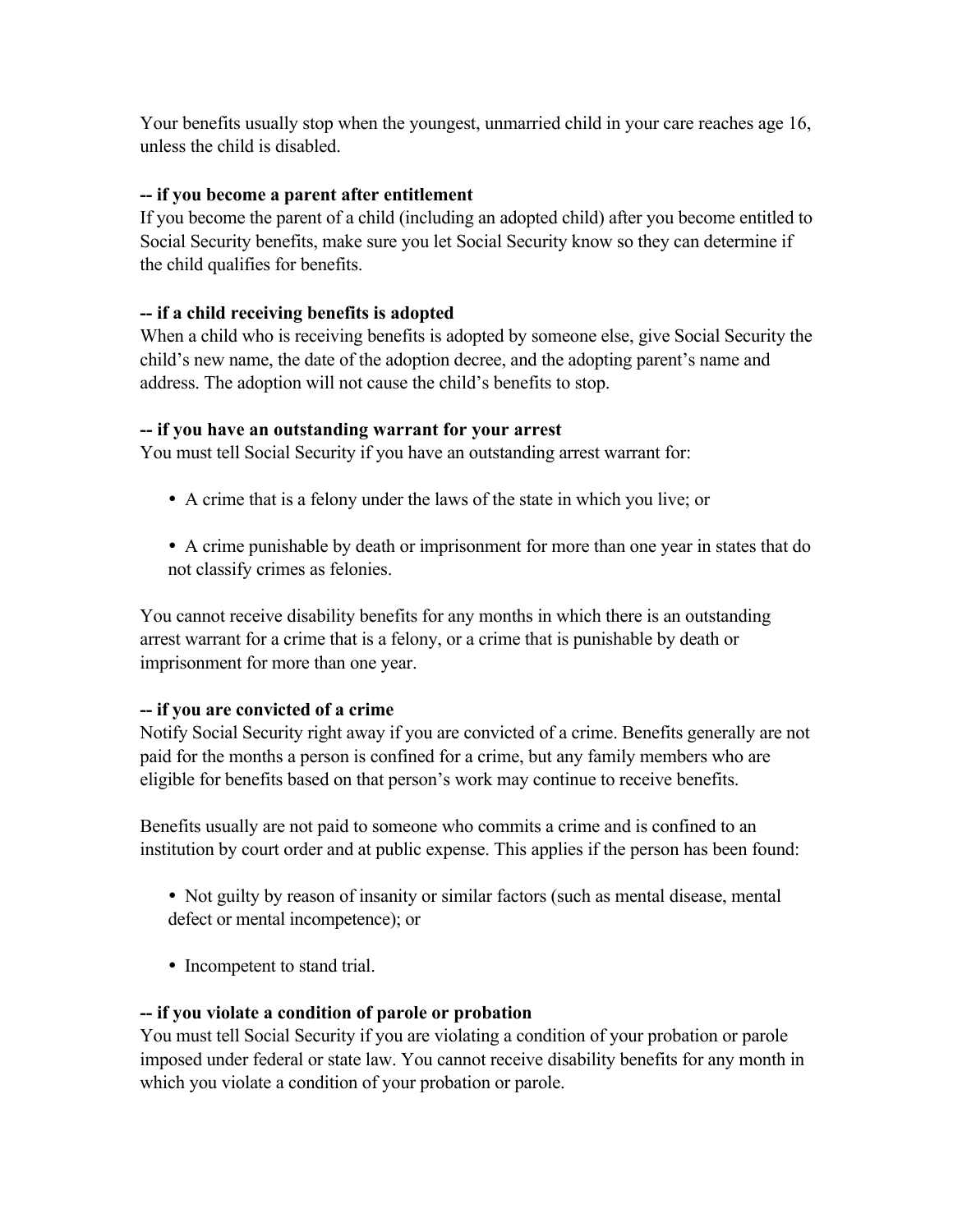#### **-- if you leave the United States**

If you are a U.S. citizen, you can travel to or live in most foreign countries without affecting your Social Security benefits. There are, however, a few countries where Social Security cannot send benefit payments. These countries are Azerbaijan, Belarus, Cuba, Cambodia, Georgia, Kazakstan, Kyrgzstan, Moldova, North Korea, Tajikistan, Turkmenistan, Ukraine, Uzbekistan and Vietnam.

Let Social Security know if you plan to go outside the United States for a trip that lasts 30 days or more. Give Social Security the name of the country or countries you plan to visit and the date you expect to leave the United States. Social Security will send you special reporting instructions and tell you how to arrange for your benefits while you are away. Make sure you notify Social Security when you return to the United States. If you are not a U.S. citizen and you return to live in the United States, you must provide evidence of your noncitizen status in order to continue receiving benefits. If you work outside the United States, different rules apply in determining whether you can get your benefits.

#### **-- if your citizenship status changes**

If you are not a U.S. citizen, tell Social Security if you become a U.S. citizen or if your noncitizen status changes. If your immigration status expires, you must give Social Security new evidence that shows you continue to be in the United States lawfully.

#### **-- if a beneficiary dies**

Tell Social Security if a person receiving benefits dies. Benefits are not payable for the month of death. That means if the person died any time in July, for example, the check received in August (which is payment for July) must be returned. If direct deposit is used, also notify the financial institution of the death as soon as possible so it can return any payments received after death.

Family members may be eligible for Social Security survivors benefits when a person getting disability benefits dies.

#### **-- if you are receiving Social Security and Railroad Retirement benefits**

If you are receiving both Social Security and Railroad Retirement benefits based on your spouse's work and your spouse dies, you must tell Social Security immediately. You no longer will be eligible to receive both benefits. You will be notified which survivor benefit you will receive.

## **Benefits for children**

If you are receiving benefits on behalf of a child, here are important things you should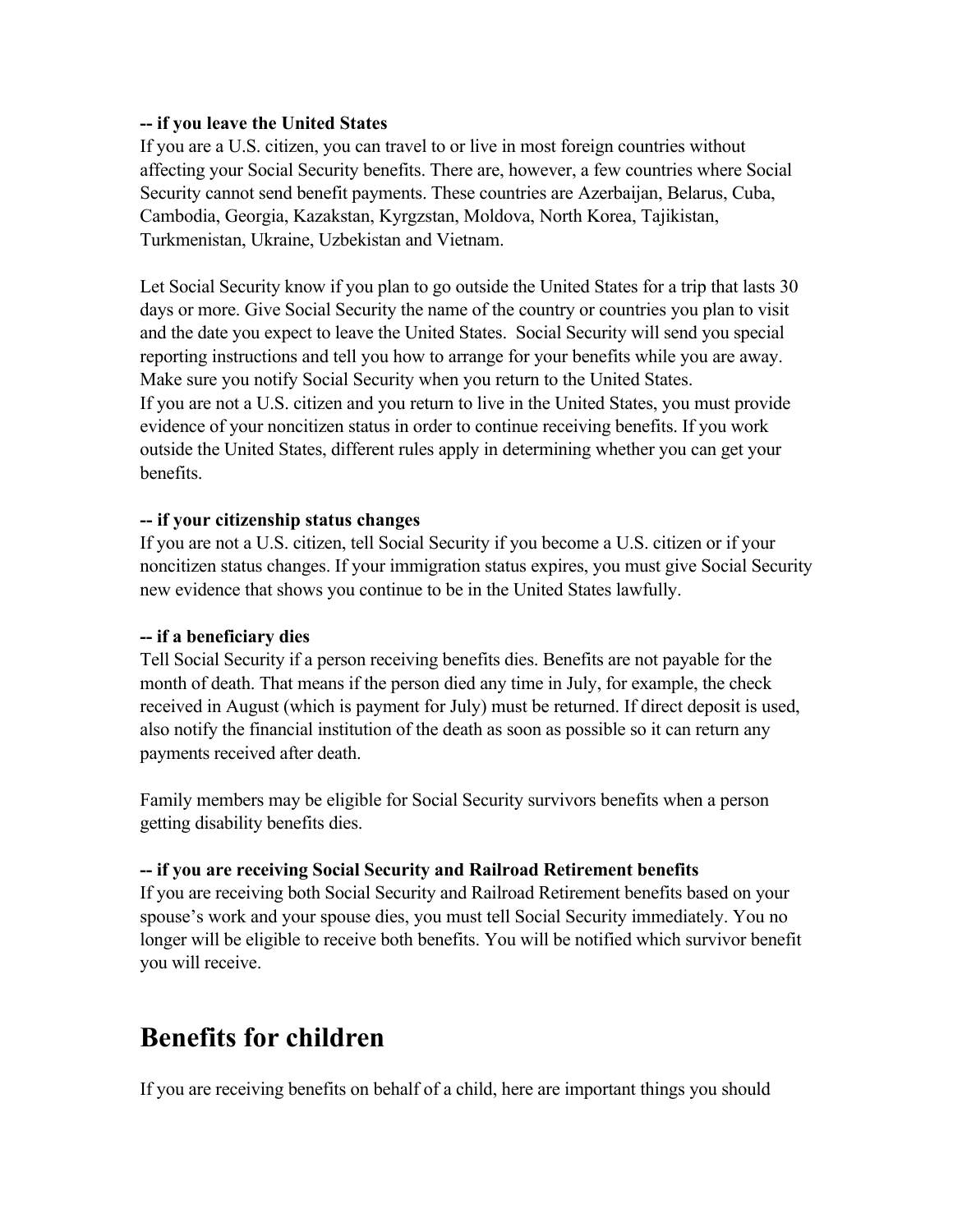know about his or her benefits:

### **When a child reaches age 18**

A child's benefits stop with the month before the child reaches age 18, unless the child is disabled or is a full-time elementary or secondary school student and unmarried. About three months before the child's 18th birthday, you will receive a letter explaining how benefits can continue. Social Security also will send the child a letter and a student form.

If your child's benefits stopped at age 18, they can start again if he or she becomes disabled before reaching age 22 or becomes a full-time elementary or secondary school student before reaching age 19. The student needs to contact Social Security to reapply for benefits.

### **If your 18-year-old child is still in school**

Your child can receive benefits until age 19 if he or she continues to be a full-time elementary or secondary school student. When your child's 19th birthday occurs during a school term, benefits usually can continue until completion of the term, or for two months following the 19th birthday, whichever comes first.

You should tell Social Security immediately if your child marries, is convicted of a crime, drops out of school, changes from full-time to part-time attendance, is expelled, suspended or changes schools. Also, you should tell Social Security if your child has an employer who is paying for your child to attend school.

In general, a student can keep receiving benefits during a vacation period of four months or less if he or she plans to go back to school full time at the end of the vacation.

### **If your child is disabled**

Your child can continue to receive benefits after age 18 if he or she has a disability that begins before age 22. Your child also may qualify for SSI disability benefits.

### **If you have a stepchild and get divorced**

If you have a stepchild who is getting benefits based on your work and you divorce the child's parent, you must tell Social Security as soon as the divorce becomes final. Your stepchild's benefit will stop the month after the divorce becomes final.

## **Reviewing your medical condition**

All people receiving disability benefits must have their medical conditions reviewed from time to time. Your benefits will continue unless there is strong proof that your condition has improved medically and that you are able to return to work.

### **Frequency of reviews**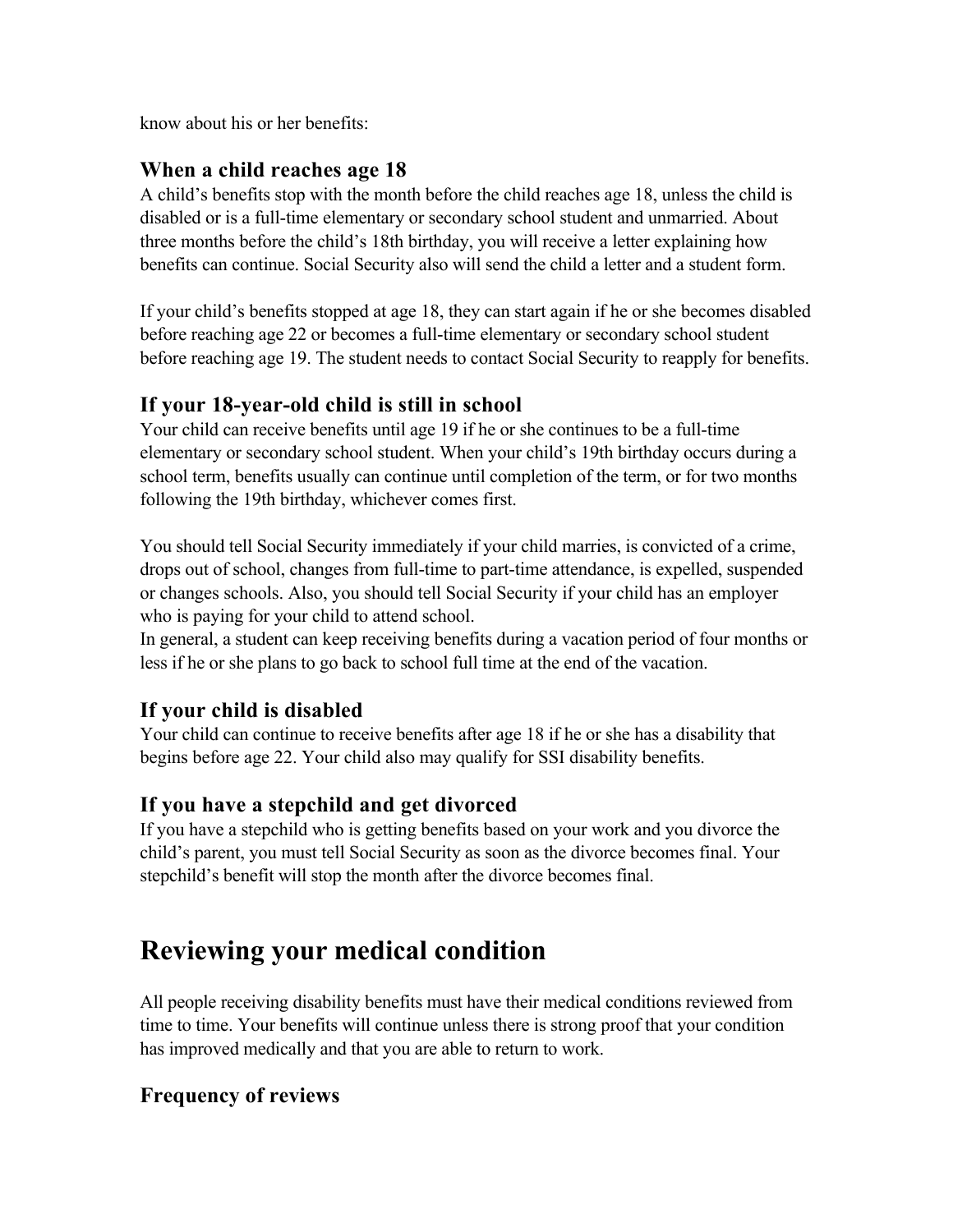How often your medical condition is reviewed depends on how severe it is and the likelihood it will improve. Your award notice tells you when you can expect your first review.

• Medical improvement expected: If your condition is expected to improve within a specific time, your first review will be six to 18 months after you started getting disability benefits.

 Improvement possible: If improvement in your medical condition is possible, your case will be reviewed about every three years.

 Improvement not expected: If your medical condition is unlikely to improve, your case will be reviewed only about once every five to seven years.

### **What happens during a review?**

Social Security will send you a letter telling you that they are conducting a review. Soon after that, someone from your local Social Security office will contact you to explain the review process and your appeal rights. The Social Security representative will ask you to provide information about your medical treatment and any work that you may have done.

A team consisting of a disability examiner and a doctor will review your file and request your medical reports. You may be asked to have a special examination. Social Security will pay for the examination and some of your transportation costs.

When a decision is made, Social Security will send you a letter. If they decide that you still are disabled, your benefits will continue. If they decide you no longer are disabled and you disagree, you can file an appeal. If you decide not to appeal the decision, your benefits will stop three months after we decide that your disability ended.

## **Helping you return to work**

After you start receiving disability benefits, you may want to try working again. There are special rules called "work incentives" that can help you keep your cash benefits and Medicare while you test your ability to work. For more information about the ways we can help you return to work, visit **www.socialsecurity.gov/work** .

## **Protection of your personal information**

Social Security keeps personal and confidential information -- including names, Social